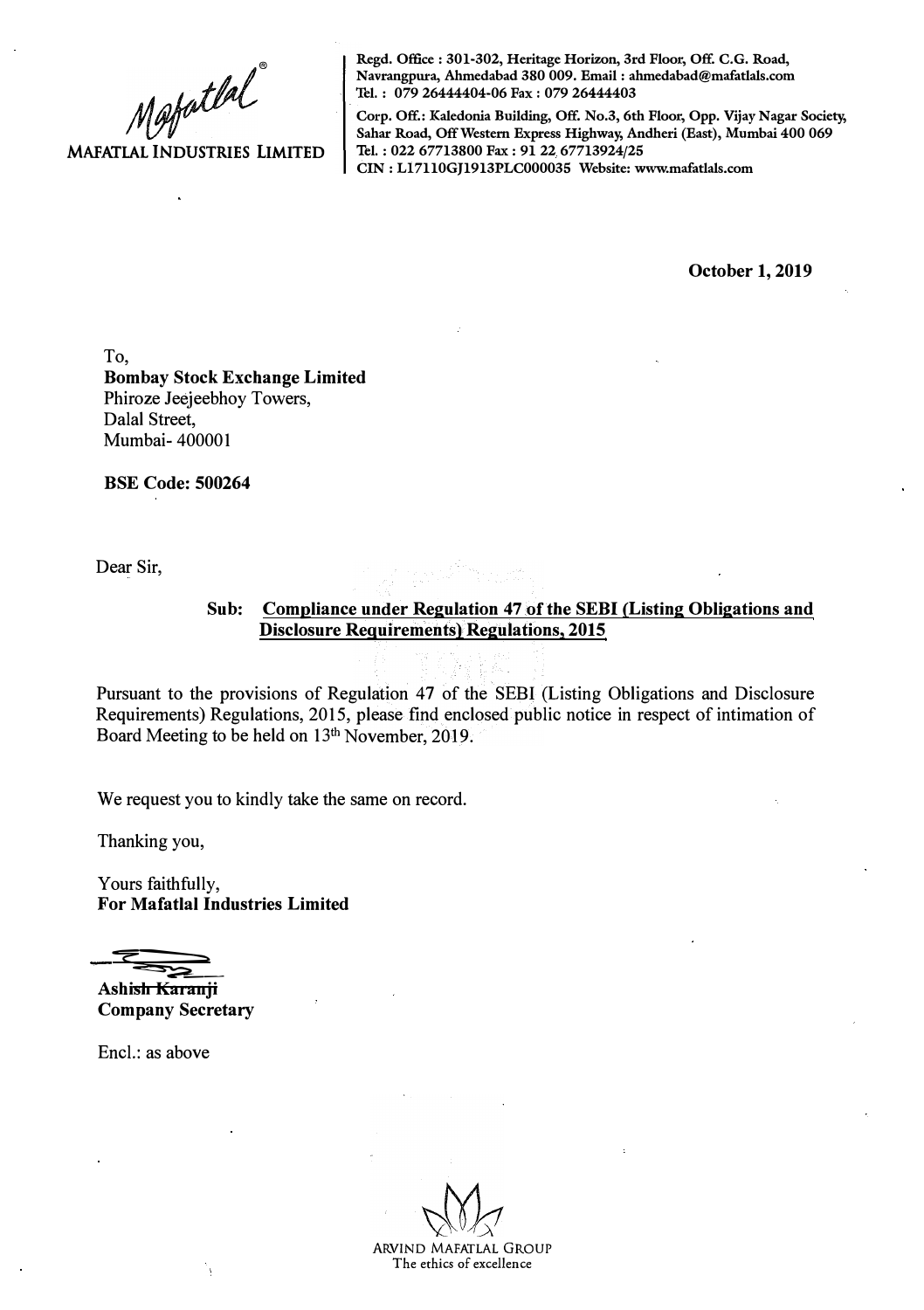WWW.FINANCIALEXPRESS.COM SUNDAY, SEPTEMBER 29, 2019

NE

**FE SUNDAY** 

Mapatlel

## **MAFATLAL INDUSTRIES LIMITED**  CIN: L17110GJ1913PLC000035

Regd. Office: 301-302, Heritage Honzon, 3"Floor, Off: C.G. Road, Navrangpura, Ahmedabad-380 009. Tele. No. 079-26444404-06 Fax No. 079-26444403 E-mail : ahmedabad@mafattals.com Web Site : www mafattals.com

## **NOTICE**

NOTICE IS HEREBY GIVEN pursuant to Regulation 29 and Regulation 47 of the SEBI (Listing Obligations and Disclosure Requirements) Regulations, 2015 a Meeting of the Board of Directors of the Company will be held on Wednesday, 13<sup>th</sup> day of November, 2019, at Mumbai, inter alia, to consider and approve **the** Unaudited Financial Results of **the** Company for **the**  Quarter & Half Year ending on 30" September, 2019.

Further, We have to inform you that pursuant to SEBI (Prohibition of Insider Trading) Regulations, 2015 as amended read with **the** Company's Code of Conduct to Regulate, Monitor and Report Trading, the Trading Window in respect of dealings in the Equity Shares of the Company, would remain closed, for all the Directors, Designated (specified) Employees of the Company and "the connected persons" with the Company, with effect from 30<sup>th</sup> September, 2019 to 15<sup>th</sup> November, 2019 (both days inclusive). The trading window in respect of dealing in the shares of the Company e shall reopen from 16<sup>th</sup> November, 2019.

This information is also available on Company's website www.mafatlals.com, as also on the website of the Bombay Stock Exchange Limited www.bseindia.com

**ARVIND MAFATLAL GROUP**<br>The ethics of excellence

Place : Ahmedabad For Mafattal Industries Limited,<br>Dated : 28" September. 2019 N Dated: 28" September, 2019 **M** Ashish A. Karanji Company Secretary